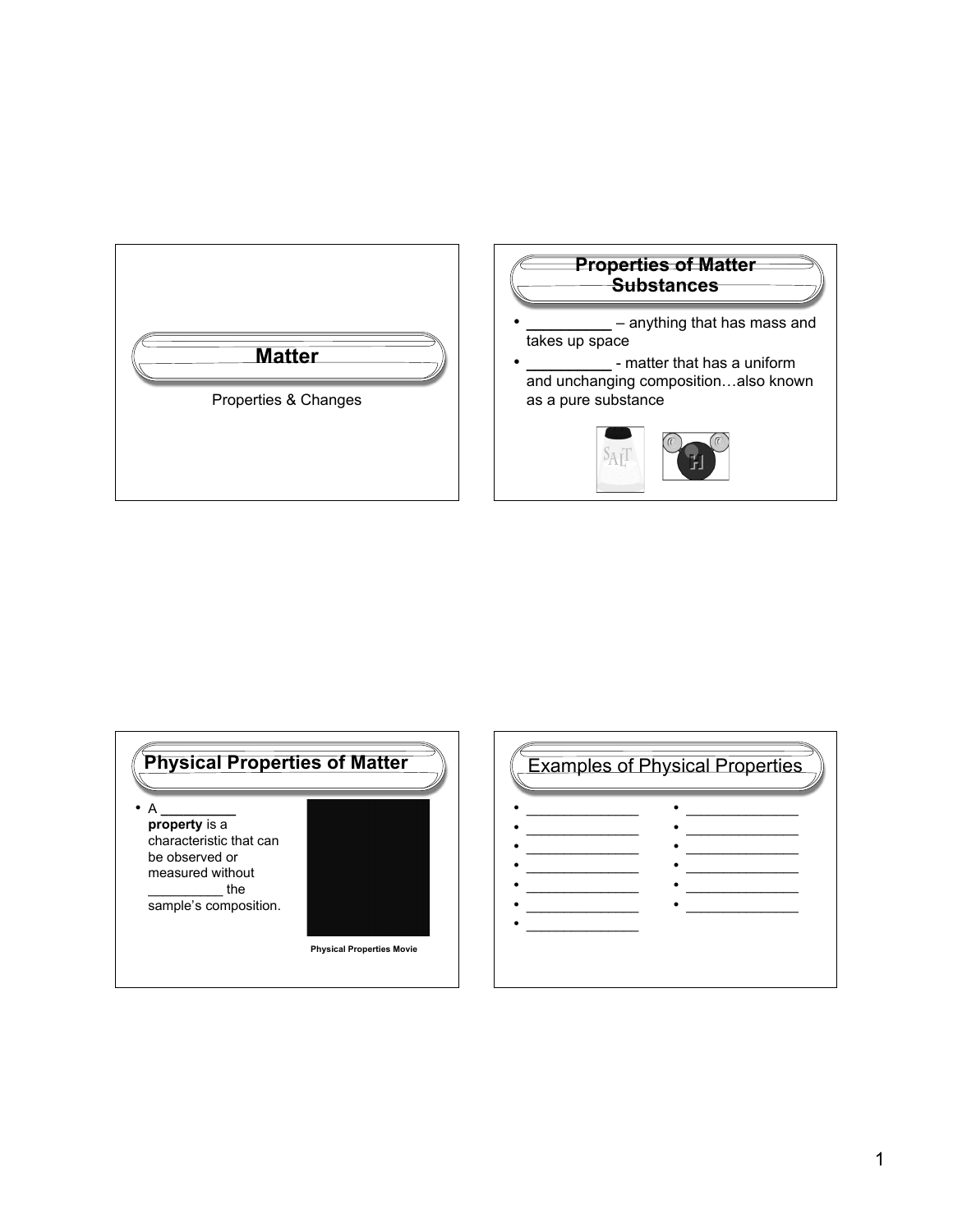

# **Chemical Properties of Matter Physical Changes**

- The ability of a substance to combine with or change into one or more other substances is called a **\_\_\_\_\_\_\_ property**.
- Similarly, the inability of a substance to change into another substance is also a chemical property.

- Changes which alter a substance without changing its composition, are known as **\_\_\_\_\_\_\_\_\_\_ changes**.
- Examples:
- $\frac{1}{2}$
- $\overline{\phantom{a}}$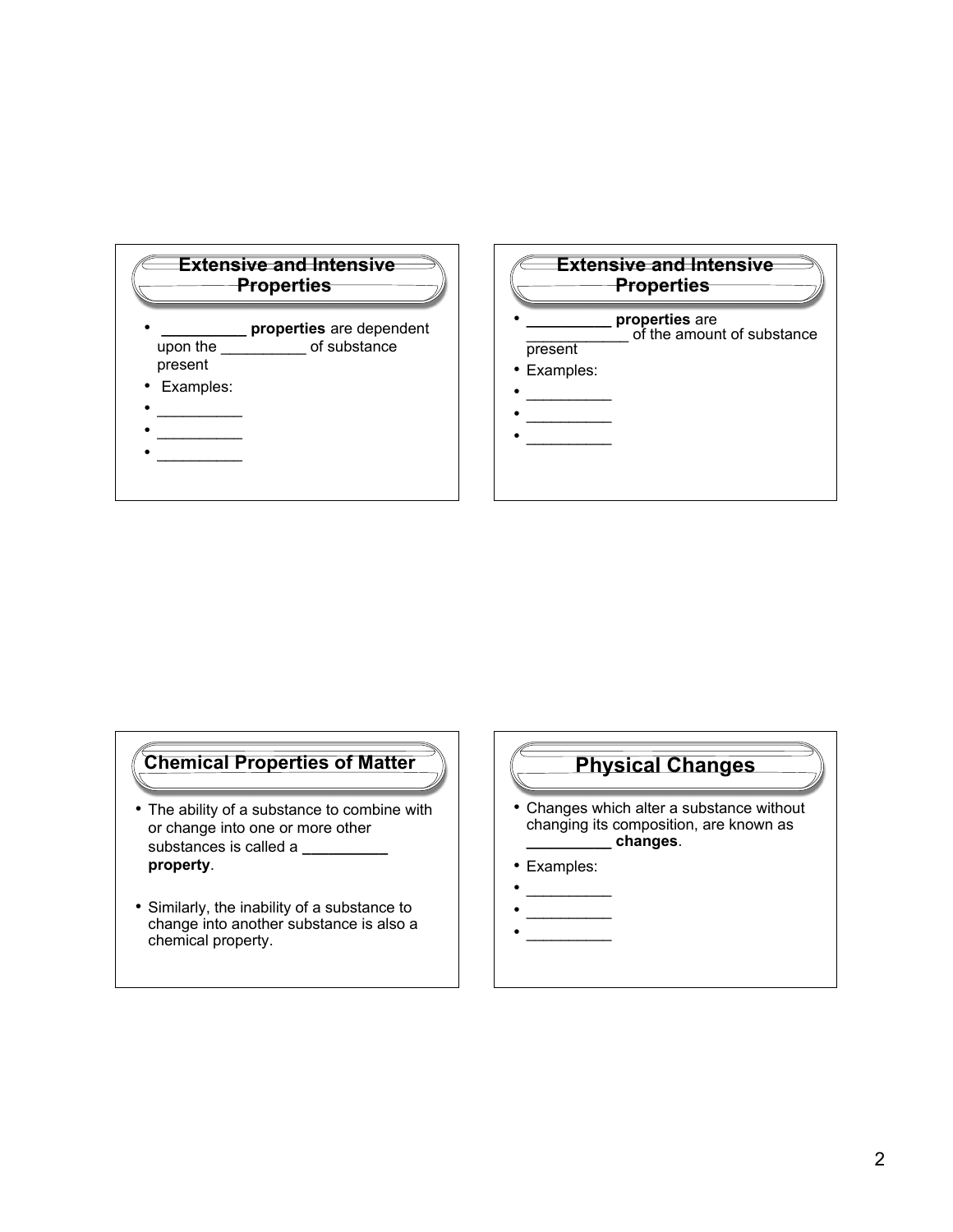

#### **Chemical Changes**

- A process that involves one or more substances changing into new substances is called a **\_\_\_\_\_\_\_\_\_\_ change,** which is commonly referred to as a
- The new substances formed in the reaction have different compositions and different properties from the substances present before the reaction occurred.

## **Chemical Changes**

- When a freshly exposed iron surface is left in contact with air, it slowly changes into a new substance, namely, the rust.
- The iron reacts with oxygen in the air to form a new substance, rust.



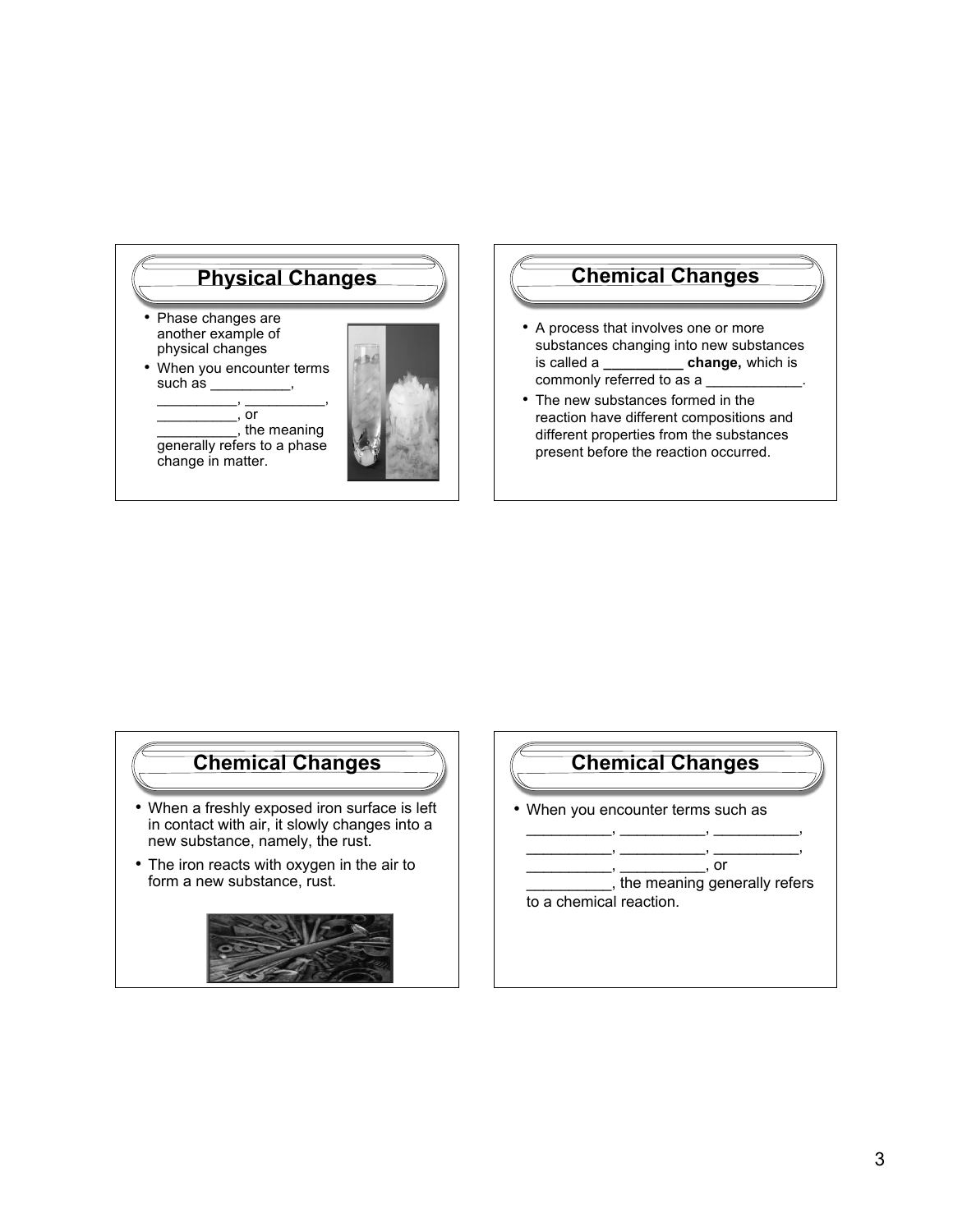

- An \_\_\_\_\_\_\_\_\_\_\_\_ is a pure substance that cannot be separated into simpler substances by physical or chemical means.
- Each element has a unique chemical name and symbol.
- The chemical symbol consists of one, two, or three letters; the first letter is always capitalized and the remaining letter(s) are always lowercase.





• A **butch** is a combination of two or more different elements that are combined chemically.



• Unlike elements, compounds can be broken down into simpler substances by \_\_\_\_\_\_\_\_\_\_ means.



- The chemical symbols of the periodic table make it easy to write the formulas for chemical compounds.
- For example, table salt, or sodium chloride, is composed of one part sodium (Na) and one part chlorine (Cl), and its chemical formula is NaCl.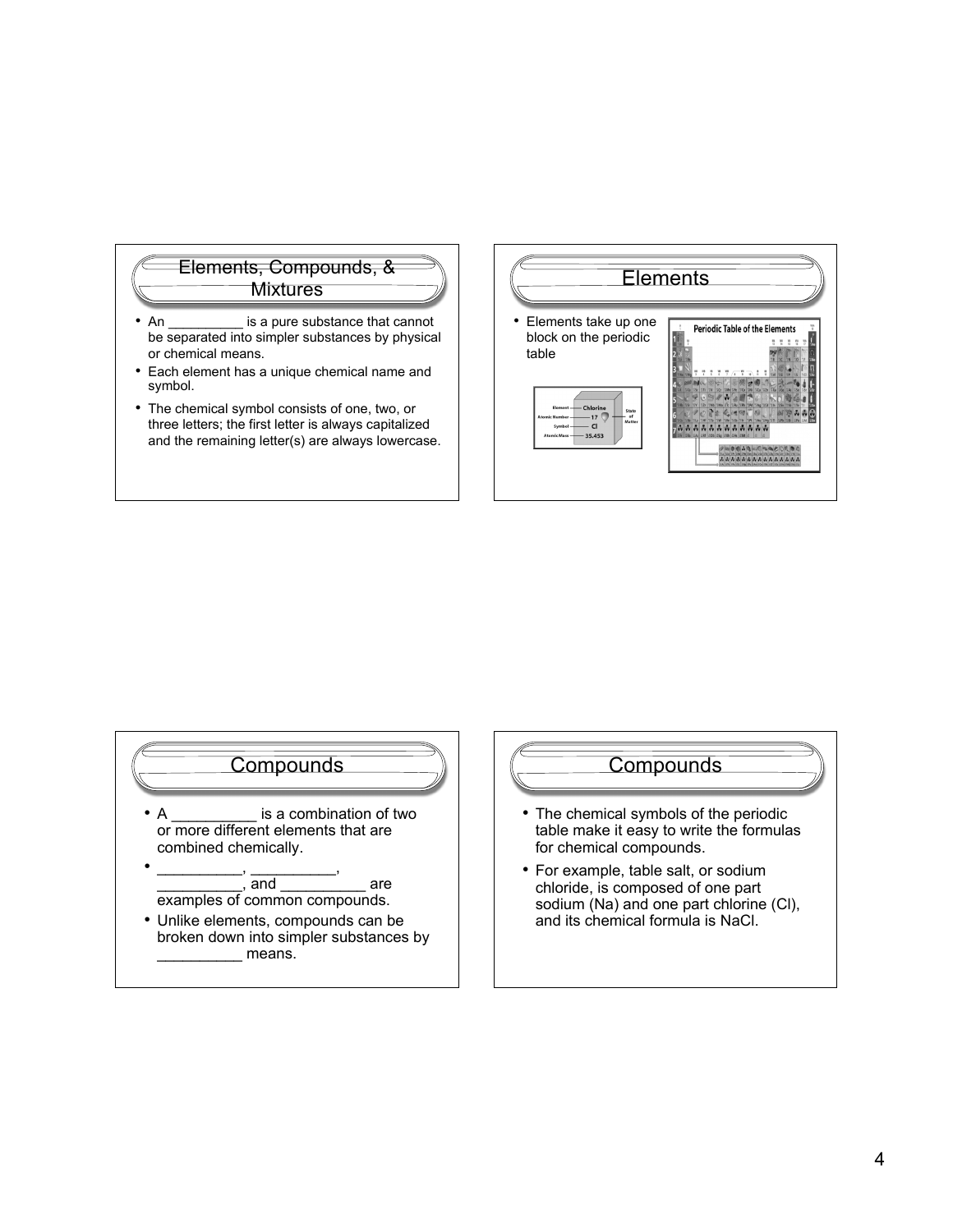

#### **Types of Mixtures**

- Mixtures themselves are classified as either heterogeneous or homogeneous.
- A \_\_\_\_\_\_\_\_\_\_ **mixture** is one that does not blend smoothly throughout and in which the individual substances remain distinct.
- The mixture is an example of a heterogeneous mixture.

#### **Types of Mixtures**

- A \_\_\_\_\_\_\_\_\_\_ **mixture** has constant composition throughout; it always has a single phase.
- Homogeneous mixtures are also referred to as  $\_\_\_\_\_\$ .
- An example of a homogeneous mixture would be  $\qquad \qquad \ldots$

### **Types of Mixtures**

• An \_\_\_\_\_\_\_\_\_\_\_ is a **homogeneous** mixture of metals, or a mixture of a metal and a nonmetal in which the metal substance is the major component.

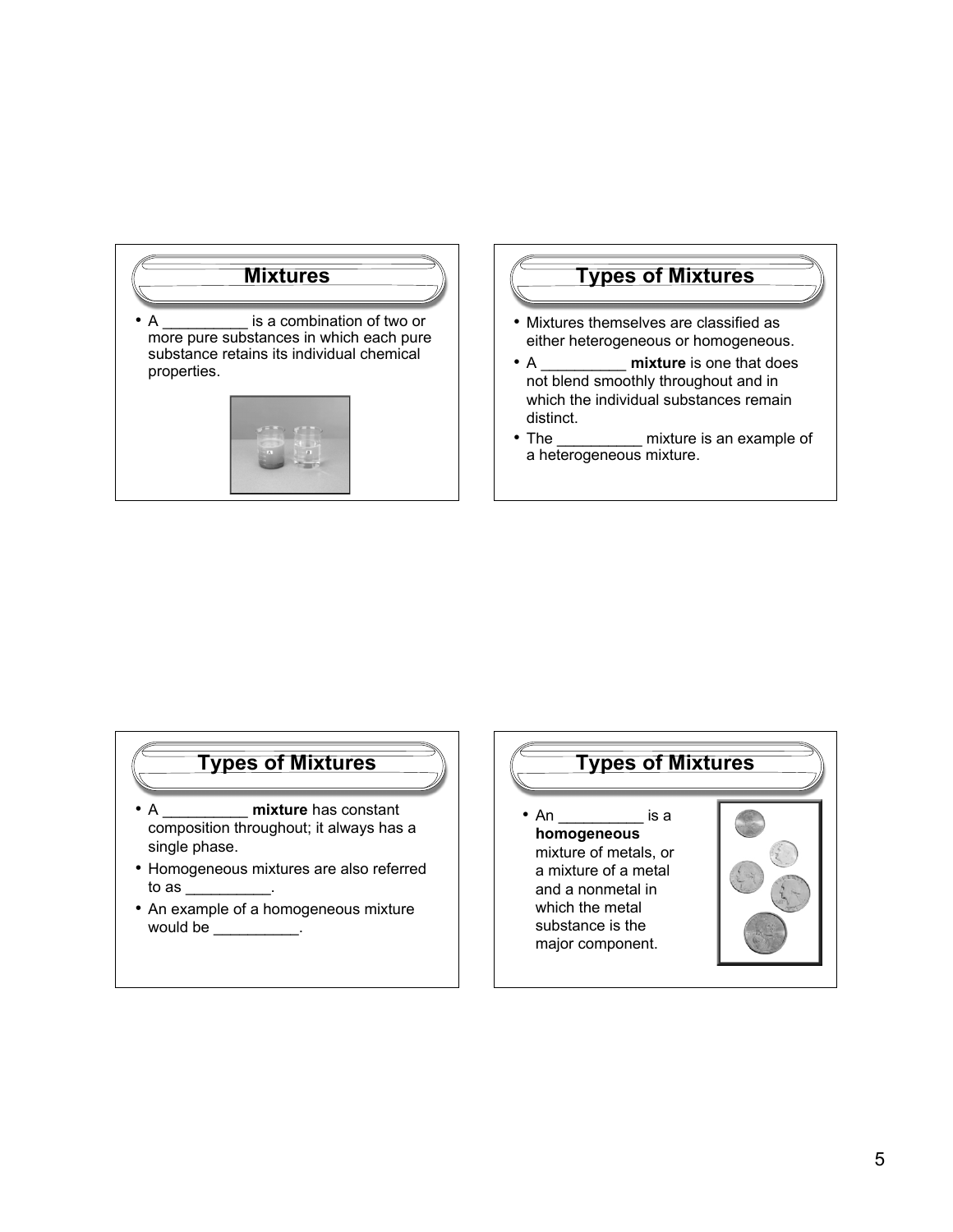

# **Separating Mixtures**

• Because the substances in a mixture are physically combined, the processes used to separate a mixture are physical processes that are based on the difference in physical properties of the substances.

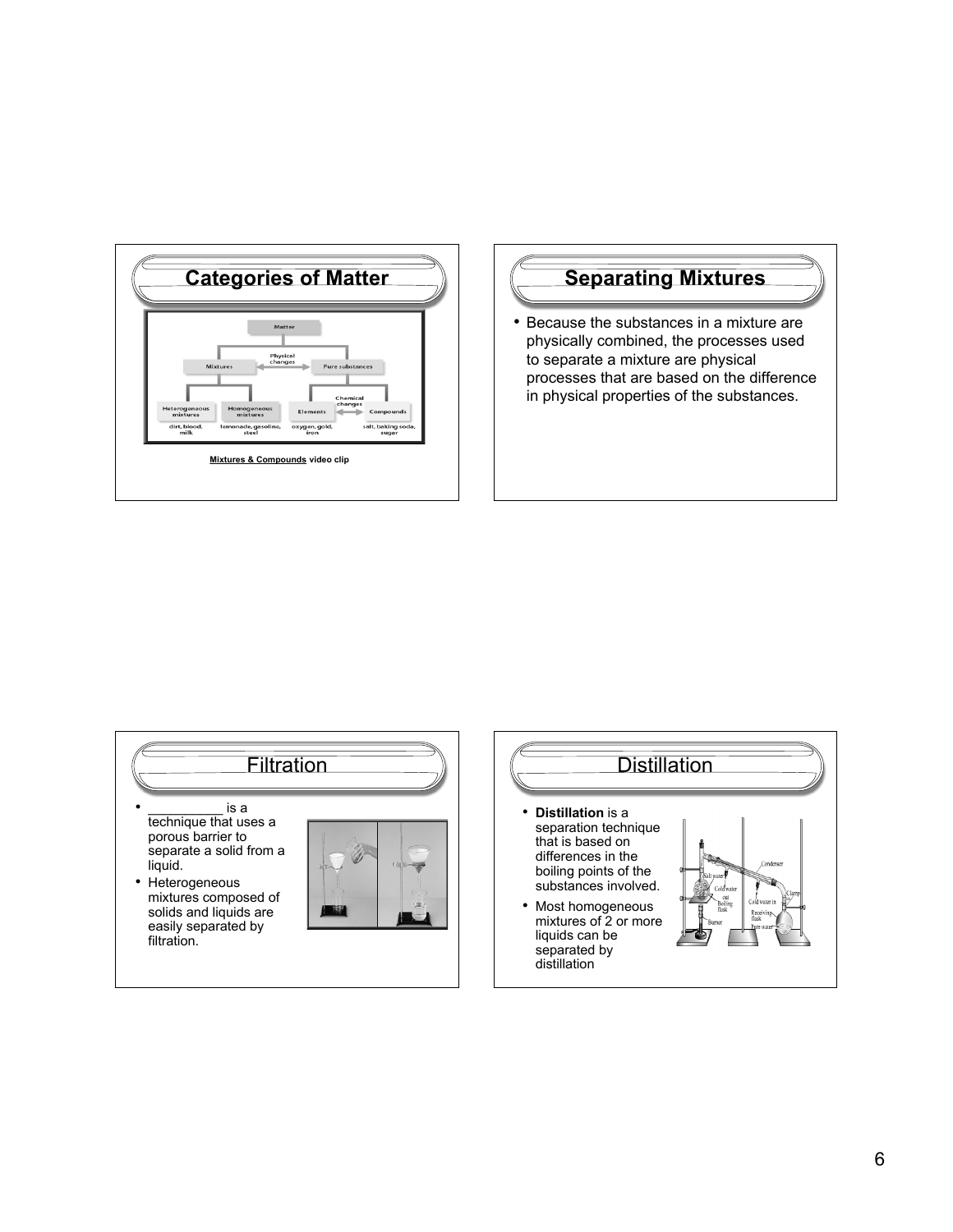

# **Chromatography**

- **Chromatography** is a technique that separates the components of a mixture on the basis of the tendency of each to travel or be drawn across the surface of another material.
- The separation occurs because the various components of the ink spread through the paper ant different rates.
- Paper Chromatography

# States of Matter

- In fact, all matter that exists on Earth can be classified as one of these physical forms called **states of matter**.
- The three main states of matter are:  $\overline{\phantom{a}}$ ,  $\overline{\phantom{a}}$ ,  $\overline{\phantom{a}}$
- Scientists recognize a fourth state of matter called \_\_\_\_\_\_\_\_\_\_, but it does not occur naturally on Earth except in the form of lightning bolts.

| <b>States of Matter</b> |                    |                     |              |                   |                          |                                         |
|-------------------------|--------------------|---------------------|--------------|-------------------|--------------------------|-----------------------------------------|
|                         | Definite<br>Shape? | Definite<br>Volume? | Compressible | Kinetic<br>Energy | Intermolecular<br>Forces | <b>Distance</b><br>between<br>Molecules |
| Solid                   |                    |                     |              |                   |                          |                                         |
| Liquid                  |                    |                     |              |                   |                          |                                         |
| Gas                     |                    |                     |              |                   |                          |                                         |